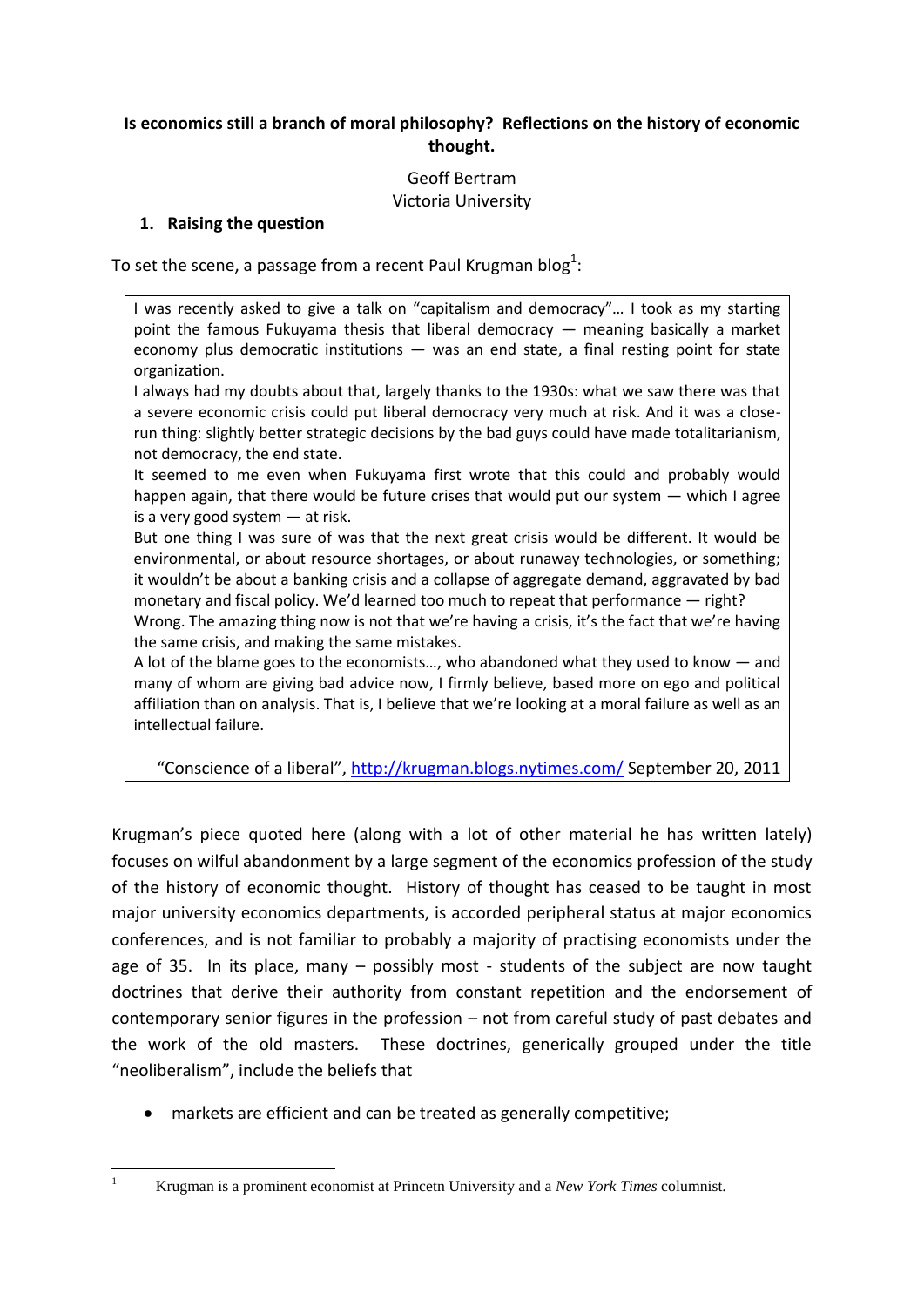- government and other public agencies are inefficient and generally incapable of improving market outcomes by regulation or intervention except in a few special cases;
- income and wealth distribution in a capitalist economy is determined by the market as impartial arbiter, and there is no basis in economics for redistribution to achieve greater equality – on the contrary, the main consequence of such redistribution would be to reduce social wealth.
- economic cycles (booms and slumps) involve fluctuations around a growth path that is fully determined by supply considerations (factor endowments, technology, some institutions) and that those cycles are driven entirely or mainly from the supply side, so that demand management policies are not useful or relevant;
- consequently, that the macro-economic theories of John Maynard Keynes and his intellectual heirs were, and are, mistaken.

In this age of neoliberal ascendancy, mainstream economics has ceased to worry about the distribution of income and wealth and has become tolerant of monopoly, speculation, and other practices which were abhorrent to previous generations. Leading economists preach fiscal austerity in response to recession and unemployment and write heavy technocratic critiques of the welfare state.

Economists do not, of course, all speak with one voice. So there are plenty of remnants of the economics that I learned back in the 1960s and 1970s – Keynesian and post-Keynesian macroeconomics, imperfect-competition microeconomics, welfare economics, development economics, and of course economic history and history of economic thought. There are lively debates in the blogosphere and in the peripheral economics journals, and an ongoing battle for the soul of the discipline. And this is not a new battle. Back on the nineteenth century Karl Marx pitted himself against bourgeois economists who served as the "apologists for capitalism". Much of the twentieth century was taken up with debates between Keynesians and anti-Keynesians in which the relative roles of the State and the Market were contested, while there was a parallel debate between socialists and antisocialists over the possibility of efficient central planning, and another debate in microeconomics over what it means to talk about the welfare of a society as distinct from an individual.

The outcomes of these debates – rejection of Keynesian macroeconomics, of utilitarian microeconomics, of socialist planning, and of belief in government as the embodiment of the public good – has largely deprived economics of the moral compass that provided guidance for previous generations. Post-modern critics who pillory economists as mere puppets and spokespersons for wealth and power, instinctive defenders of the market and enemies of ordinary folk and the poor, have an easy target. But the neoliberal ascendancy is in an important sense a break from the past in economic theory, and the intense neoliberal hostility to any history of economic thought (other than parroting of selective quotations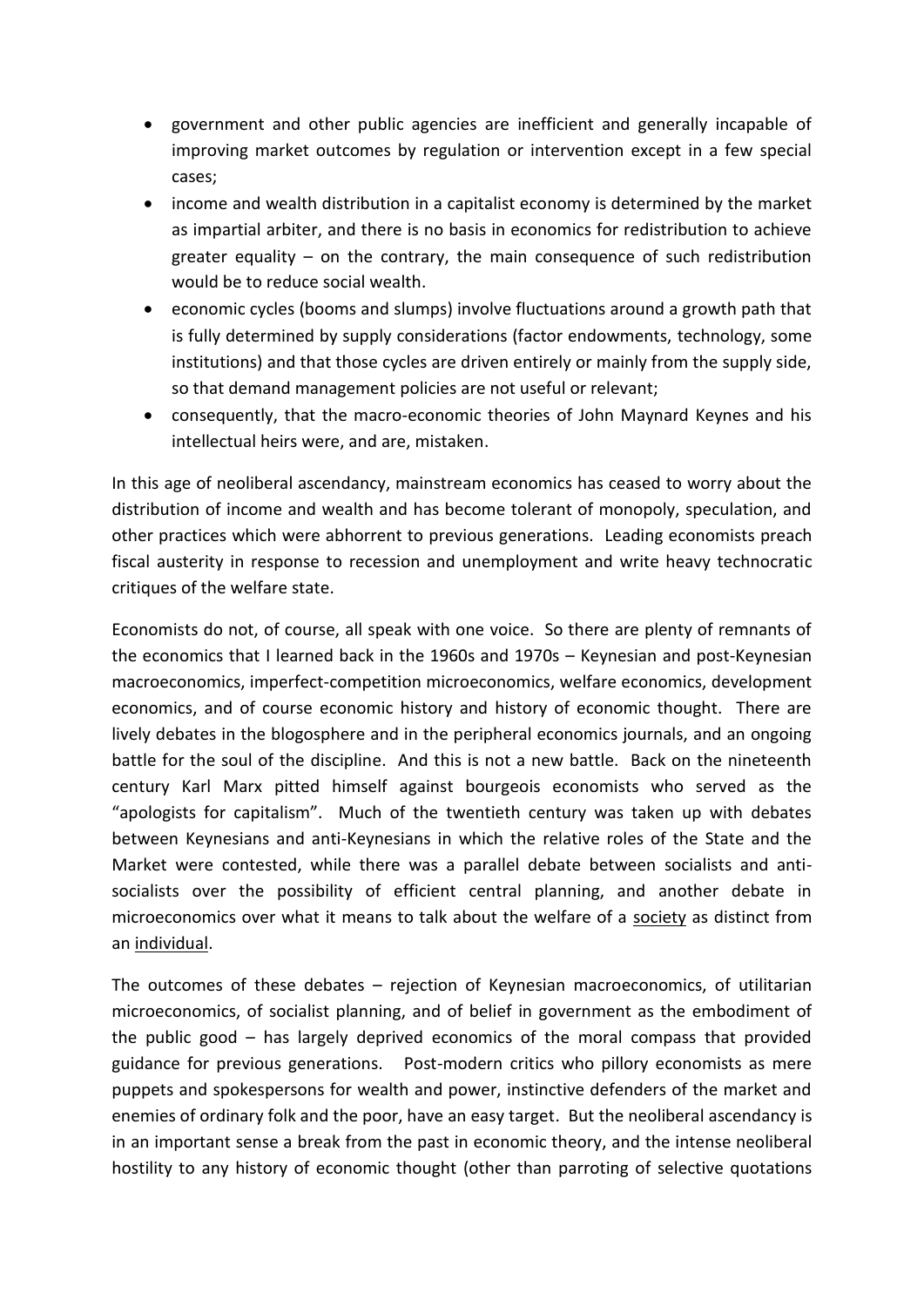from Adam Smith and Friedrich Hayek) speaks volumes about the moral insecurity of modern economics.

In this paper, therefore, I review a couple of high points in the history of economic thought, focusing on the perennial tension between the technocratic aspiration to achieve the rigour and authority of a "science" and the inescapable challenge of bridging the gulf between moral philosophy and economic reality.

### **2. Smith and the Enlightenment**

The traditional starting point for histories of economic thought is the eighteenth-century Enlightenment which involved, among other things, the elevation of Reason over simple Faith as the basis for human knowledge about the natural world and about social life. Both David Hume and Adam Smith, the two main British contributors to the emergence of Political Economy in that century, made the transition from moral philosophy to economics by pondering on how it could be that human behaviour, with all its moral failings, could throw up orderly and analytically intelligible outcomes in terms of prices, interest rates, wage rates, profit rates, growth rates, and the institutions of markets in general. Adam Smith in particular was interested in starting from empirically-grounded hypotheses about individual behaviour and constructing, from these, models of the operation of the economic system of early capitalism (not that Smith used that term, of course).

Most people are familiar with the central themes of Smith's second book, *The Wealth of Nations* (1776). One of those themes was that the pursuit by individuals of selfish ends actually leads to orderly, and usually socially-desirable, outcomes. Many commentators erroneously assume that Smith was here praising selfish behaviour *per se*, and much modern neoliberal advocacy of naked self-interest and profiteering seeks to clothe itself in the authority of Smith. But that is to miss Smith's point: there is something unexpected and endlessly intriguing in the observation that market economies, filled with selfish individuals engaged in specialisation and exchange in pursuit of individual prosperity, turn out in real life to be productively superior to previous modes of social and economic organisation. The *Wealth of Nations* is not a work of advocacy, but of economic analysis, and the book is filled with insights that seem to me to have come as surprising discoveries to Smith himself. He pulls together some of his key conclusions right at the start, in his second chapter:

…man has almost constant occasion for the help of his brethren, and it is in vain for him to expect it from their benevolence only. He will be more likely to prevail if he can interest their self-love in his favour, and shew them that it is for their own advantage to do for him what he requires of them. Whoever offers to another a bargain of any kind, proposes to do this. Give me that which I want, and you shall have this which you want, is the meaning of every such offer; and it is in this manner that we obtain from one another the far greater part of those good offices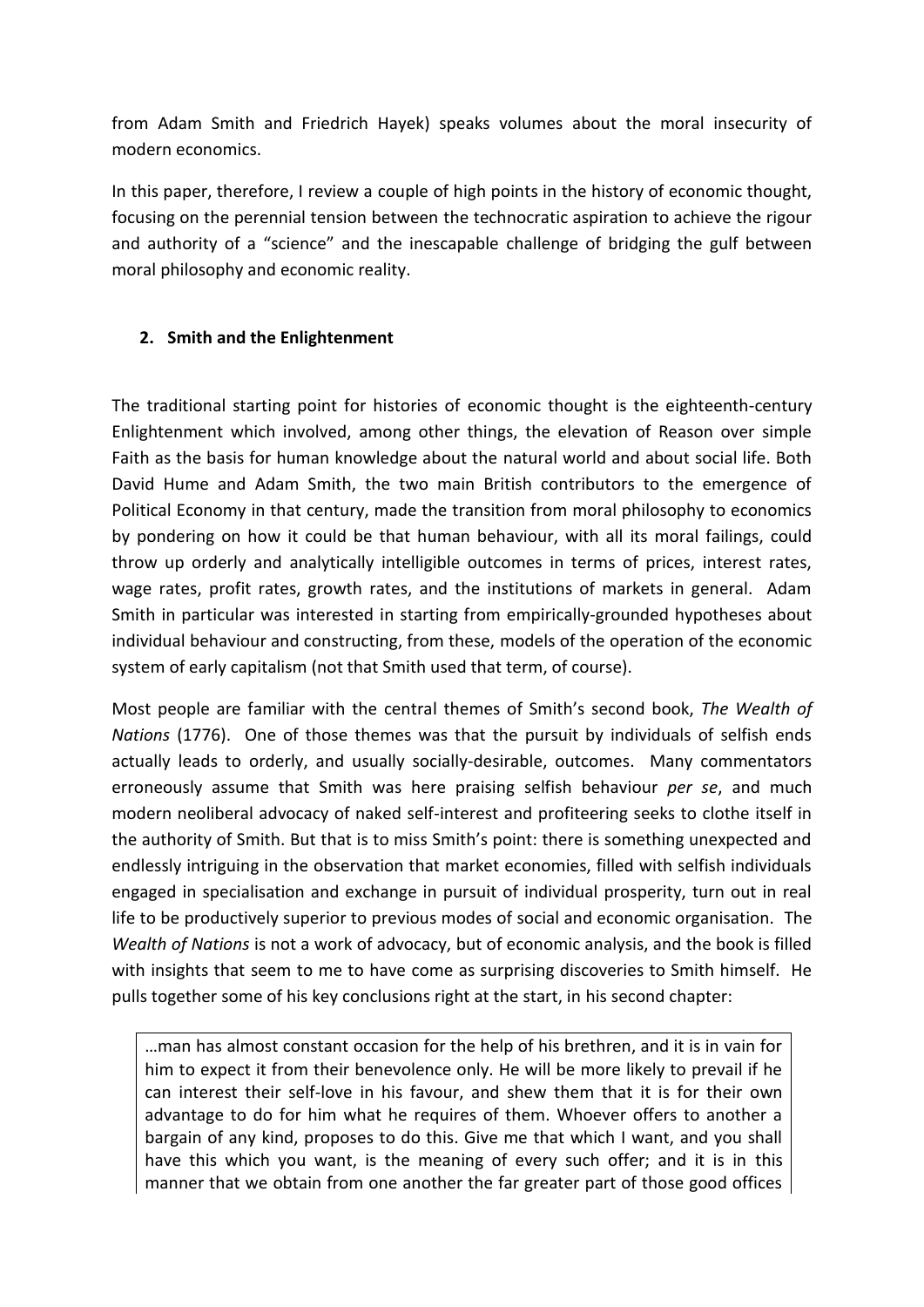which we stand in need of. It is not from the benevolence of the butcher the brewer, or the baker that we expect our dinner, but from their regard to their own interest. We address ourselves, not to their humanity, but to their self-love, and never talk to them of our own necessities, but of their advantages. Nobody but a beggar chooses to depend chiefly upon the benevolence of his fellow-citizens. Even a beggar does not depend upon it entirely. The charity of well-disposed people, indeed, supplies him with the whole fund of his subsistence. But though this principle ultimately provides him with all the necessaries of life which he has occasion for, it neither does nor can provide him with them as he has occasion for them. The greater part of his occasional wants are supplied in the same manner as those of other people, by treaty, by barter, and by purchase. With the money which one man gives him he purchases food. The old clothes which another bestows upon him he exchanges for other clothes which suit him better, or for lodging, or for food, or for money, with which he can buy either food, clothes, or lodging, as he has occasion.

As it is by treaty, by barter, and by purchase, that we obtain from one another the greater part of those mutual good offices which we stand in need of, so it is this same trucking disposition which originally gives occasion to the division of labour.

#### *Wealth of Nations* Book I Chapter 2.

This passage is not an exercise in moral prescription; it is a lesson in what would later be called "positive economics". All individuals, and each individual human being, seem (to Smith) to possess a special propensity to "truck and barter". Exercising this faculty leads to exchange and the division of labour, which in turn are the basis of increased prosperity (the wealth of nations). A policy prescription certainly follows – that the market economy has earned the right to a presumption of innocence, and governments should interfere with the market only when they have good reason to do so. Much of Book II of the *Wealth of Nations* is correspondingly taken up with a frontal attack on mercantilism and French royal absolutism. But this support for *laisser-faire* in Smith is not a matter of basic moral or ideological principle: it is a pragmatic judgment reflecting his comparative analysis of different forms of economic organisation, and his realisation that an unregulated market economy tends not to chaos (as many before and since Smith supposed) but to order. Smith's primary question is how this comes about  $-$  how, in other words, the "invisible hand" actually works. That question is very much an Enlightenment question, with God (and his self-declared agents) no longer the prime movers in human affairs (though God was left responsible for endowing humans with the qualities and propensities that Smith observed and catalogued).

In the passage in which his image of the "invisible hand" appears, Smith points out that

...every individual necessarily labours to render the annual revenue of the society as great as he can. He generally, indeed, neither intends to promote the public interest, nor knows how much he is promoting it. By preferring the support of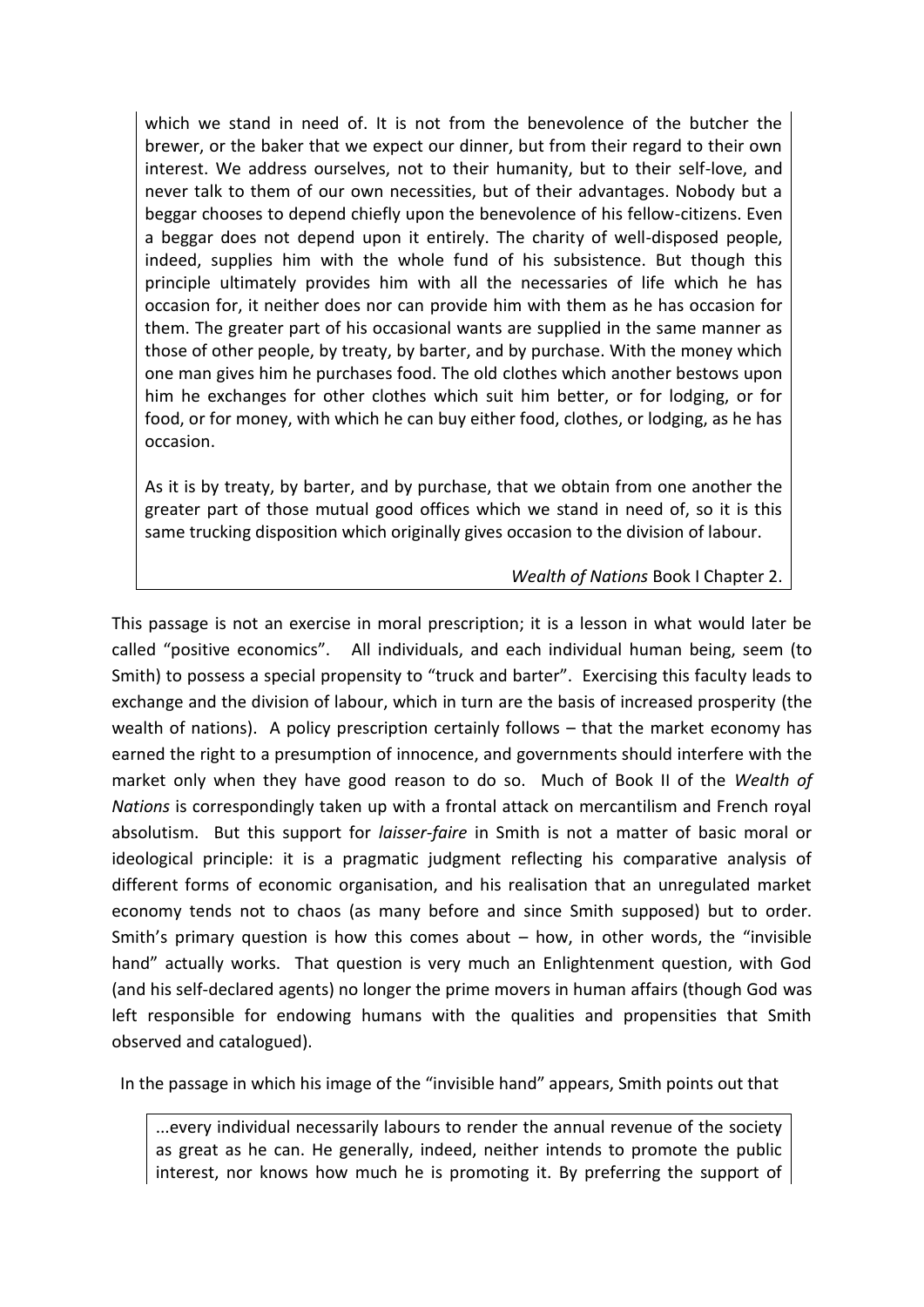domestic to that of foreign industry, he intends only his own security; and by directing that industry in such a manner as its produce may be of the greatest value, he intends only his own gain, and he is in this, as in many other cases, led by an invisible hand to promote an end which was no part of his intention. Nor is it always the worse for the society that it was no part of it. By pursuing his own interest he frequently promotes that of the society more effectually than when he really intends to promote it.

*Wealth of Nations* Book IV Chapter 2.<sup>2</sup>

To see why much in the *Wealth of Nations* was a surprise, one needs to look back to Smith's first book, the *Theory of Moral Sentiments* (1759). In *Moral Sentiments* we find Smith, an acute observer of human behaviour and manners, engaged in describing and codifying the ways in which humans are motivated to behave in matters involving moral values and social relations with each other. The book is an essay in sociology and social psychology. While certainly laced with offhand asides in which Smith allowed himself to comment critically on what he was observing, it is a work not of advocacy for any novel normative or ideological position but rather one which takes principles and propositions that were long-established in Smith's original discipline of moral philosophy, juxtaposes these with human behaviour as Smith observed it in the real world, and highlights the areas of compatibility and incompatibility between the two.

The book opens with the observation that<sup>3</sup>: "How selfish soever man may be supposed, there are evidently some principles in his nature, which interest him in the fortunes of others, and render their happiness necessary to him, though he derives nothing from it except the pleasure of seeing it…." Human beings clearly do feel compassion for others in distress, and do empathise with other people's happiness, and these sentiments translate to social behaviour and action. As he would do later in the *Wealth of Nations* when analysing how selfishness plays out in social life, in *Moral Sentiments* Smith sets out to ask how, in practical terms, this plays out: how do individual humans appreciate and enjoy the happiness of others? He finds an immediate problem – one which we shall encounter later in twentieth century welfare economics<sup>4</sup>:

As we have no immediate experience of what other men [sic] feel, we can form no idea of the manner in which they are affected, but by conceiving what we ourselves should feel in the like situation. Though our brother is upon the rack, as long as we ourself are at our ease, our senses will never inform us of what he suffers. They never did, and never can, carry us beyond our own person, and it

 $\overline{c}$ <sup>2</sup> As Keith Rankin has pointed out, the promotion of the society's good that Smith has in mind in this passage is that of the national economy, in a world where capitalists could invest overseas rather than at home – so that the "invisible hand" here is turning to national advantage an instinctive economic nationalism which runs counter to pure profit-seeking "rationality". ("What Adam Smith Really Said about the Invisible Hand", [http://pl.net/~keithr/rf98\\_InvisibleHandQuote.html](http://pl.net/~keithr/rf98_InvisibleHandQuote.html) .)

<sup>3</sup> Adam Smith, *The Theory of Moral Sentiments*, edited by D.D. Raphael and A.L. Macfie, Oxford: Clarendon Press, 1976, p.9. 4

Ibid. p.9.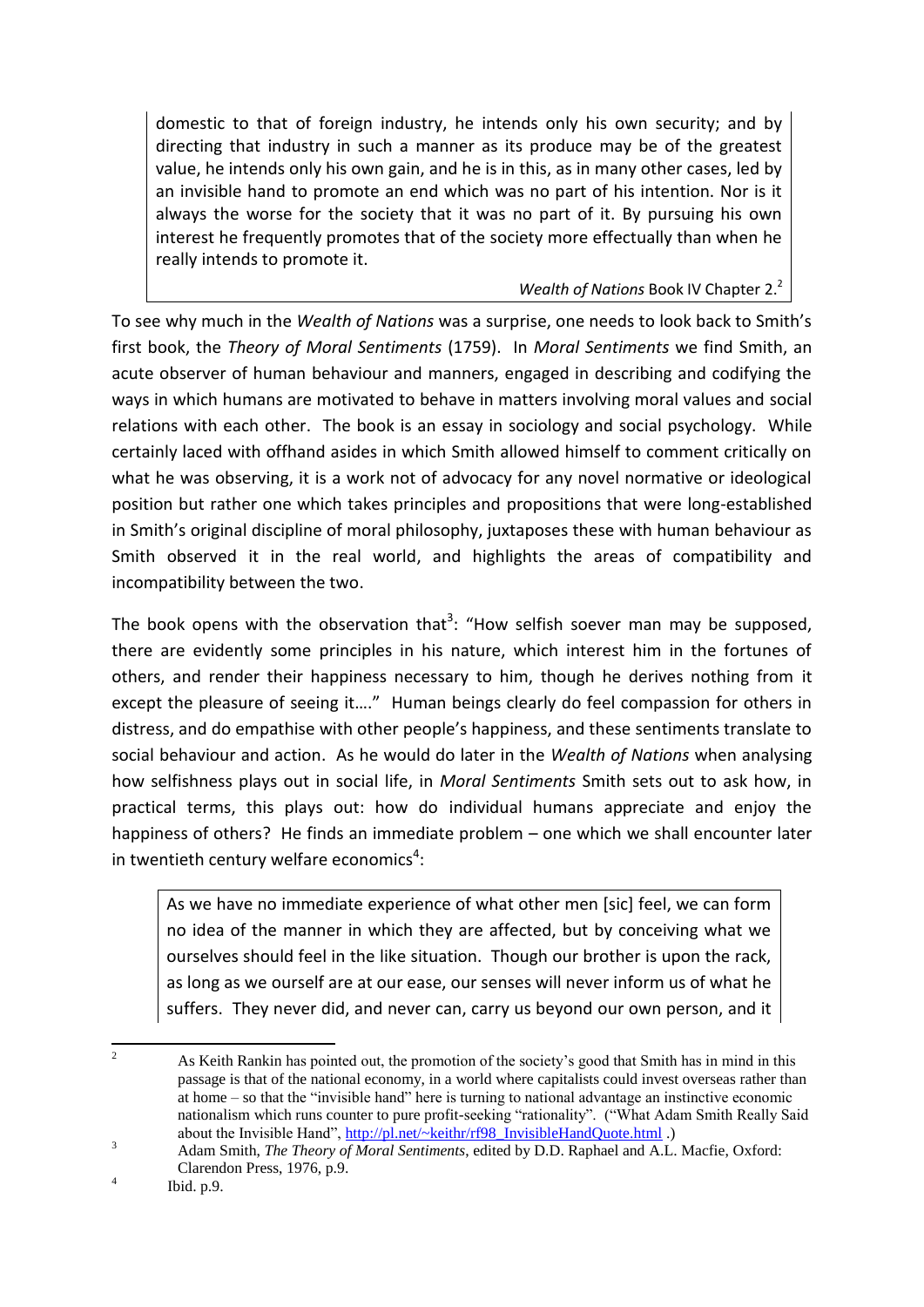is by the imagination only that we can form any conception of what are his sensations.

The process by which an individual constructs in his or her own mind an emotional connection with what is going on in the mind of another Smith labels "sympathy", and it is clear that he regards this as a faculty which individuals use to gauge the well-being of others. Equipped with this faculty, not only can the individual be guided in meeting the demands of moral philosophy in everyday dealings with other individuals; the statesman similarly can intuitively grasp the impact of policies on the population affected by those policies, which is an essential step in applying moral principles of the public good to the art of government.

But as moral philosophers since Plato's *Republic* have pointed out, there is a gap between the moral principles of good government and the performance of actual governments. Specifically, there is a perennial tendency for government to be captured by the interests of wealth and power, and to fail in its moral duty to protect the powerless and the poor. To account for this failing, in Book I Chapter 3 of *Moral Sentiments* Smith writes of the "corruption of our moral sentiments" which flows from excessive deference to wealth and power and the tendency to despise poverty and powerlessness. The passage is worth quoting (*MS* 1976 pp.61-62):

This disposition to admire, and almost to worship, the rich and the powerful, and to despise, or at least, to neglect persons of poor and mean condition, though necessary both to establish and to maintain the distinction of ranks and order of society, is, at the same time, the great and most universal cause of the corruption of our moral sentiments. That wealth and greatness are often regarded with the respect and admiration which are due only to wisdom and virtue; and that the contempt, of which vice and folly are the only proper objects, is often most unjustly bestowed upon poverty and weakness, has been the complaint of moralists in all ages.

Note the structure of Smith's argument here. He begins with empirical observation of behaviour: he sees that in the real world, people are apt to admire wealth and power, and to despise poverty and weakness. He accepts (perhaps too readily!) a functional justification for the behaviour: it is arguably "necessary to establish and maintain the distinction of ranks and the order of society". But however functional the behaviour may be for the defence of social order, it cannot be mapped to traditional moral-philosophy views. On the contrary, it involves "corruption" of moral sentiments, since respect and admiration are truly due not to wealth and power, but rather to wisdom and virtue; and contempt is due not to poverty and weakness, but to vice and folly. This tension between socially-functional observed behaviour and the traditional ideals of moral philosophy through the ages is posed by Smith as an interesting paradox, which he does not resolve, though he takes it as the opportunity to make some general comments reminiscent of, for example, Plato before him and John Stuart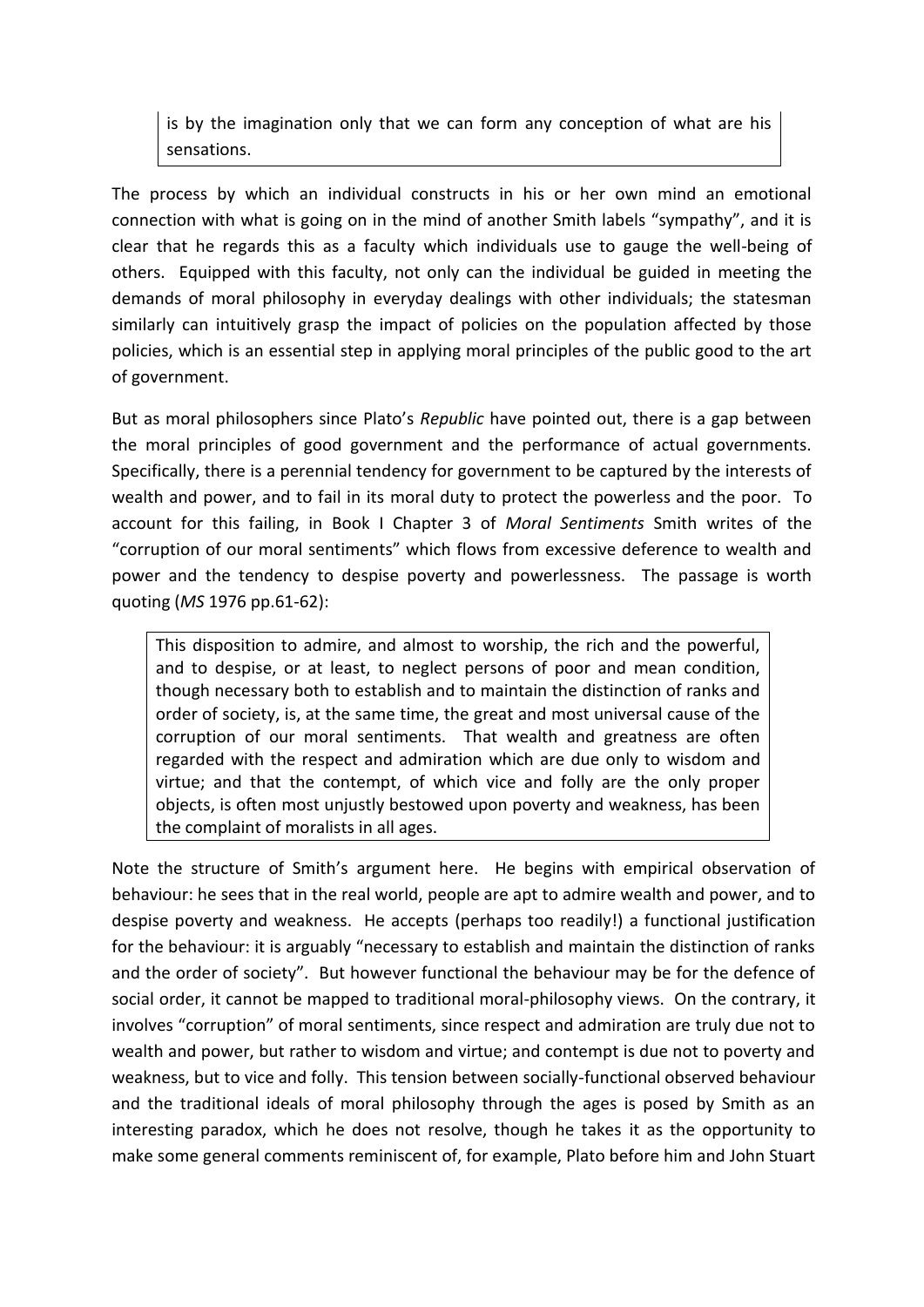Mill after him . The wise and the virtuous, who naturally respect and admire wisdom and virtue, are "a select, though, I am afraid, a small party" (p.62); while

The great mob of mankind are the admirers and worshippers …. of wealth and greatness"

Foreshadowing the passages in *Wealth of* Nations quoted earlier, Smith proposes that "in the middle and inferior stations of life, the road to virtue and that to fortune, at least, as men is such stations can reasonably expect to acquire, are, happily in most cases, very nearly the same. In all the middling and inferior professions, real and solid professional abilities, joined to prudent, just firm and temperate conduct, can very seldom fail of success … The good old proverb, then, that honesty is the best policy, holds, in such situations, almost always perfectly true." (p.63). Thus the forces of the competitive market operate to reward and promote virtue in the mass of humanity.

Nevertheless, these sturdy honest lower and middle orders of society are at the same time "the great mob", fawning on the wealthy and powerful. The corruption of moral sentiments, Smith argues, begins at the top, and occurs most dramatically at the top, of society: (pp.63- 64):

In the courts of princes, in the drawing-rooms of the great, where success and preferment depend, not upon the esteem of intelligent and well-informed equals, but upon the fanciful and foolish favour of ignorant, presumptuous, and proud superiors; flattery and falsehood too often prevail over merit and abilities. In such societies the abilities to please, are more regarded than the abilities to serve. …. The external graces, the frivolous accomplishments of that impertinent thing called a man of fashion, are commonly more admired than the solid and masculine [sic] virtues of a warrior, a statesman, a philosopher, or a legislator. All the great and awful virtues, all the virtues which can fit, either for the council, the senate, or the field, are, by the insolent and ignorant flatterers, who commonly figure the most in such corrupted societies, held in the utmost contempt and derision.

Having thus identified a group who do embody the ideals of good government  $-$  the statesman, the warrior, the philosopher and the legislator – and lamented the prevalence of unworthy types in actual positions of power, Smith embarks on a delightful assault on what today would be called celebrity culture (p.64):

It is from our disposition to admire, and consequently to imitate, the rich and the great, that they are enabled to set, or to lead what is called the fashion… Even their vices and follies are fashionable; and the greater part of men are proud to imitate and resemble them in the very qualities that dishonour and degrade them…..There are hypocrites of wealth and greatness, as well as of religion and virtue…..

But all of this is anchored in a serious analytical point: that individuals are in part motivated by the desire for admiration and respect, and that the moral corruption of the higher orders of society reflects the unfortunate empirical fact that the mass of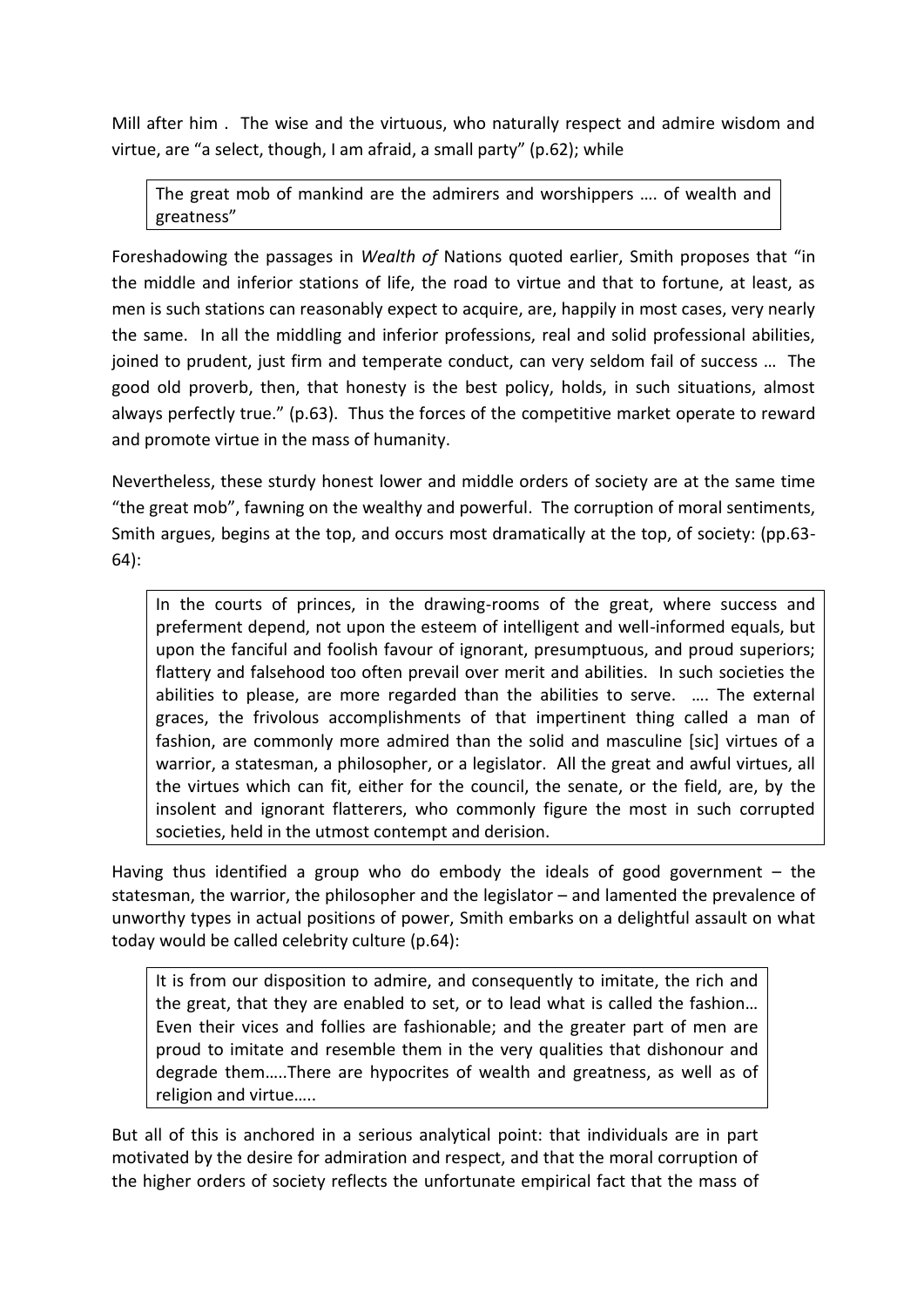humanity are apt to give admiration and respect to behaviour that contravenes standard moral principles of virtue and wisdom.

The same tension surfaces in the *Wealth of Nations* when Smith, having acknowledged the remarkable powers of the market economy driven by pursuit of individual self-interest, turns to the dark side of human nature. Given the chance, he says, businessmen are always ready and eager to behave in ways that are socially destructive, by doing what today we call "exercise of market power":

People of the same trade seldom meet together, even for merriment and diversion, but the conversation ends in a conspiracy against the public, or in some contrivance to raise prices. (WN Book IV Chapter 8)

And he directly rejects the idea that businessmen are any better than politicians, let alone that they should should control government (WN Book IV Ch 3 Part II, emphasis added):

The capricious ambition of kings and ministers has not, during the present and the preceding century, been more fatal to the repose of Europe than the impertinent jealousy of merchants and manufacturers. The violence and injustice of the rulers of mankind is an ancient evil, for which, I am afraid, the nature of human affairs can scarce admit of a remedy. But the mean rapacity, the monopolizing spirit of merchants and manufacturers, who neither are, nor ought to be, the rulers of mankind, though it cannot perhaps be corrected may very easily be prevented from disturbing the tranquillity of anybody but themselves.

### **3. From Smith to the welfare state**

In Smith's writings, thus, are found all the elements of the central problem with which economics has wrestled ever since. The market economy works, and surprisingly well, as a means of lifting the productive capabilities, and hence general wealth, of the human species. It is prone to several pathologies, all of which can be remedied or offset by well-designed policy designed and administered by a statesman, a philosopher, a legislator – but not, alas, by the ignorant, frivolous, proud and superior individuals who cluster in the upper reaches of society, government and business and whose self-serving self-promotion leads them to hold "the great and awful virtues" in contempt and derision. Since the easily-corrupted moral sentiments of the mass of humanity lead them to admire and respect the worst, one has to be sceptical of the chance of even democratic government acting virtuously and with wisdom; hence Smith's pragmatic advice to leave the market alone as much as possible – not because it can't be improved on in principle but because one cannot trust real-world governments to get it right.

Yet some things have to be done by government – for if they are not, then market outcomes slide far enough away from the ideal to make even Smith convinced of the need for some exercise of collective power against the forces of market self-interest. Smith's choice of legitimate areas for policy intervention is again driven not by ideology, nor by any argument from basic principle, but simply by commonsense and observation. In a key passage he outlines the proper extent of government: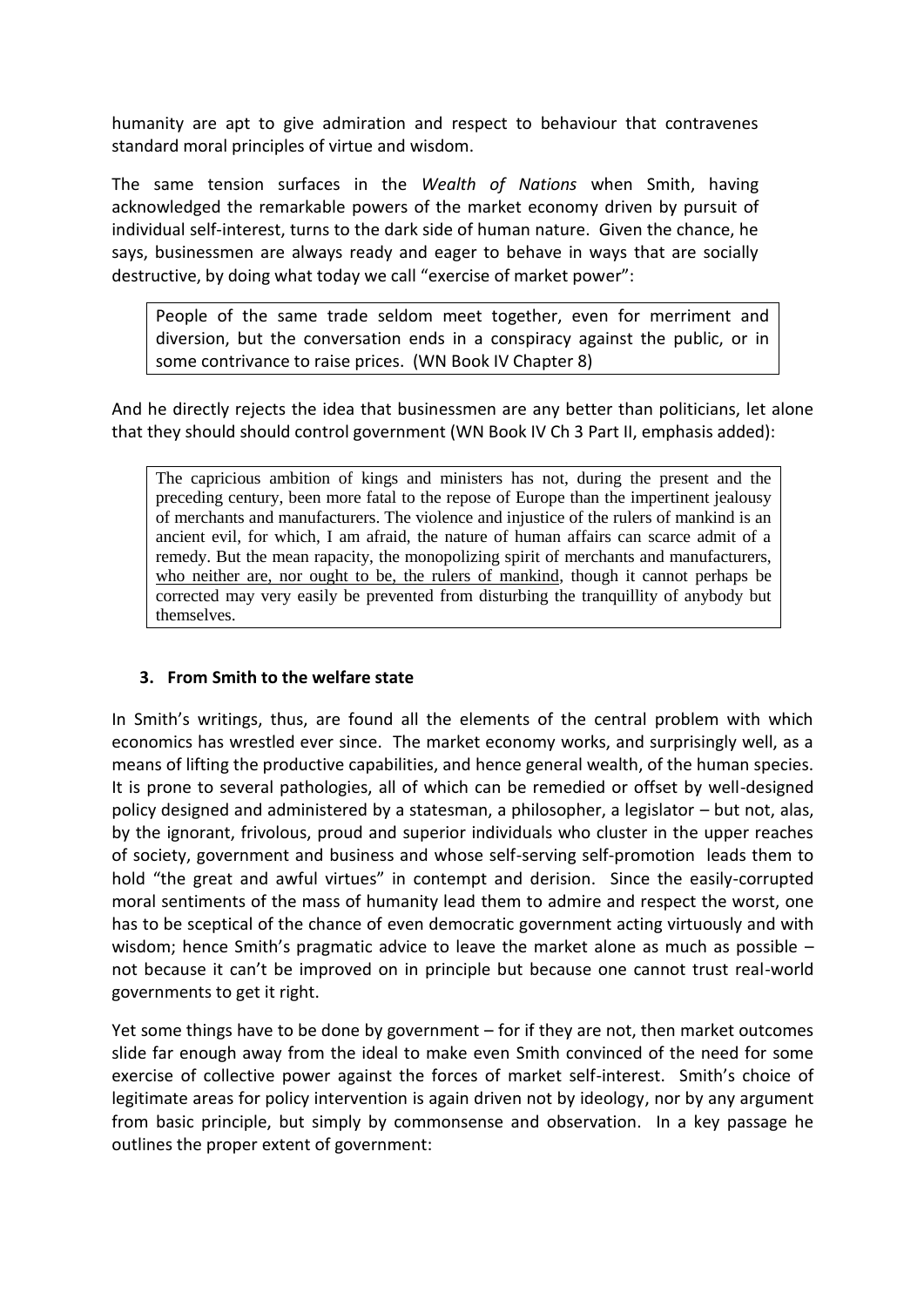All systems either of preference or of restraint, therefore, being … completely taken away, the obvious and simple system of natural liberty establishes itself of its own accord. Every man, as long as he does not violate the laws of justice, is left perfectly free to pursue his own interest his own way, and to bring both his industry and capital into competition with those of any other man, or order of men. The sovereign is completely discharged from a duty, in the attempting to perform which he must always be exposed to innumerable delusions, and for the proper performance of which no human wisdom or knowledge could ever be sufficient; the duty of superintending the industry of private people, and of directing it towards the employments most suitable to the interest of the society. According to the system of natural liberty, the sovereign has only three duties to attend to; three duties of great importance, indeed, but plain and intelligible to common understandings: first, the duty of protecting the society from violence and invasion of other independent societies; secondly, the duty of protecting, as far as possible, every member of the society from the injustice or oppression of every other member of it, or the duty of establishing an exact administration of justice; and, thirdly, the duty of erecting and maintaining certain public works and certain public institutions which it can never be for the interest of any individual, or small number of individuals, to erect and maintain; because the profit could never repay the expence to any individual or small number of individuals, though it may frequently do much more than repay it to a great society.

### *Wealth of Nations* Book IV Chapter ix paragraph 51.

Start with those three legitimate positive roles of government – basically Smith's bottomline minimum. The last involves provision of pubic goods and policies to correct for externalities – both key areas of twentieth-century economic thinking. The first is the familiar defence role for government – after all, the sovereign nation is the protagonist in international conflict and cannot, as a practical matter, get into the game without a government authority of some sort. The second is the area where the most difficult issues arise: the "exact administration of justice".

In neoliberal thinking, the "administration of justice" is stripped down to the barest minimum: protection of private property, punishment of crimes against property and persons, and enforcement of contracts. None of these appear in Smith as matters of fundamental principle – they are simply the institutional infrastructure without which the invisible hand and the market cannot operate effectively, and so have a straightforward pragmatic justification as necessary to secure the end of economic wealth. (Many neoliberals and other neoconservative voices, especially in the USA, are apt to elevate property, contract and personal safety as matters of basic principle, rather than simply practical necessities to make capitalism effective as an historical system.)

The neoliberal interpretation, though, is not the only possible reading of Smith's governmental charter. The words "protect every member of society from the injustice or oppression of every other member of it" extend almost inevitably to issues such as abolition of slavery, rights of women, regulation of monopoly, and redistribution of income and/or wealth.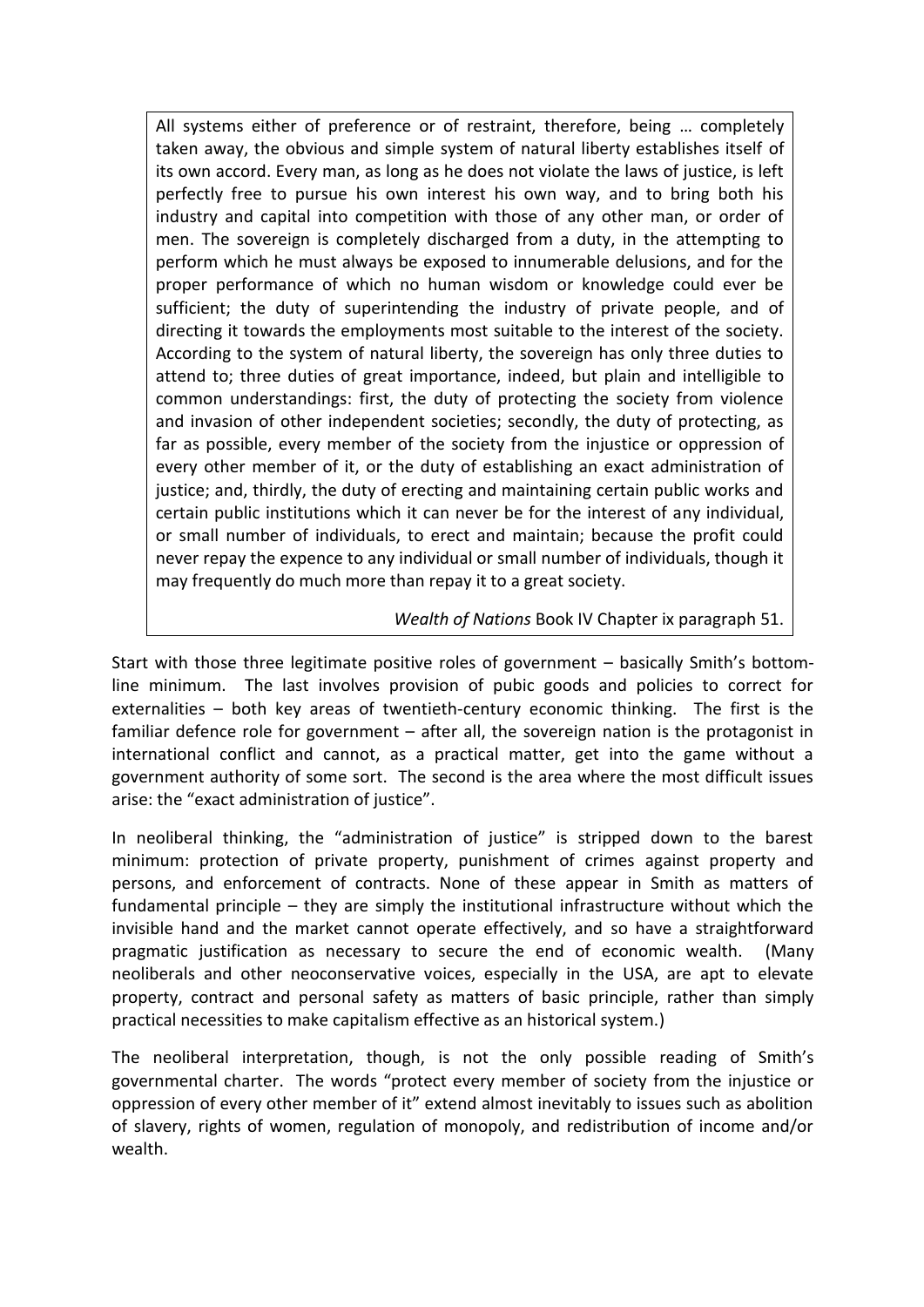And this brings me back to the opening words of Smith's paragraph: "all systems either of preference or of restraint being completely taken away". The modern welfare state is the logical end-product of the attempt in European and North American societies to achieve such a removal of "preference or restraint", in order that the "system of natural liberty" could flourish. The welfare state was thus, somewhat ironically, entailed philosophically by the Enlightenment at the same time as it was driven into existence historically by the aftermath of the Industrial Revolution.

To remove all trace of "preference", the income distribution across classes and across individuals must be in accord with some underlying scheme of justice in distribution. To remove all "restraint", it is necessary to prevent or countervail any exercise of market power which impinges upon the efficient allocation and productive use of resources, as well as to end those government interventions which are designed to benefit particular vested interests at the expense of the nation as a whole. Income redistribution and market regulation become preconditions for Smith's system of natural liberty in any setting where the existing distribution of wealth is unjust or where monopoly imposes allocative inefficiency on markets.

To achieve Smith's preconditions of natural liberty in the historical setting of nineteenthand twentieth-century Britain turned out to require a remarkable expansion of the scope and powers of the state, both to redistribute income in pursuit of social justice and to regulate monopoly in pursuit of market efficiency as well as social justice.

In addition, Smith's identification of public works as one of the three legitimate areas of state activity opened up an ever-growing category of public goods which are more efficiently provided by the public sector than the private, because of the likelihood of undersupply if such works were left to private initiative, and the opportunity to reap economies of scope and scale by universal public provision. Smith's case for "public works" thus became, from the nineteenth century on, the basis for direct governmental provision in kind of education, healthcare, and sometimes housing, for the mass of the population.

Summing up to this point, the modern subject of political economy founded by Hume and Smith combined a long tradition of western moral philosophy, inherited and adapted to a secular world view in the Enlightenment, with the application of practical reason to issues of the creation of wealth, setting of prices, and consequences of particular policy interventions, in the context of a capitalist market economy. The platonic concept of a public good, aligned with and defined by precepts of wisdom and virtue, and pursued by "statesmen, warriors, philosophers and legislators", served as the benchmark against which market outcomes and individual behaviour could be evaluated. The defence of individual freedom, private property rights, and self-interested behaviour, relied upon the pragmatic functionalist judgment that these things were socially productive. The willingness to contemplate government intervention in economic matters was similarly pragmatic; Smith's tendency to lean against such intervention in general was not a matter of moral principle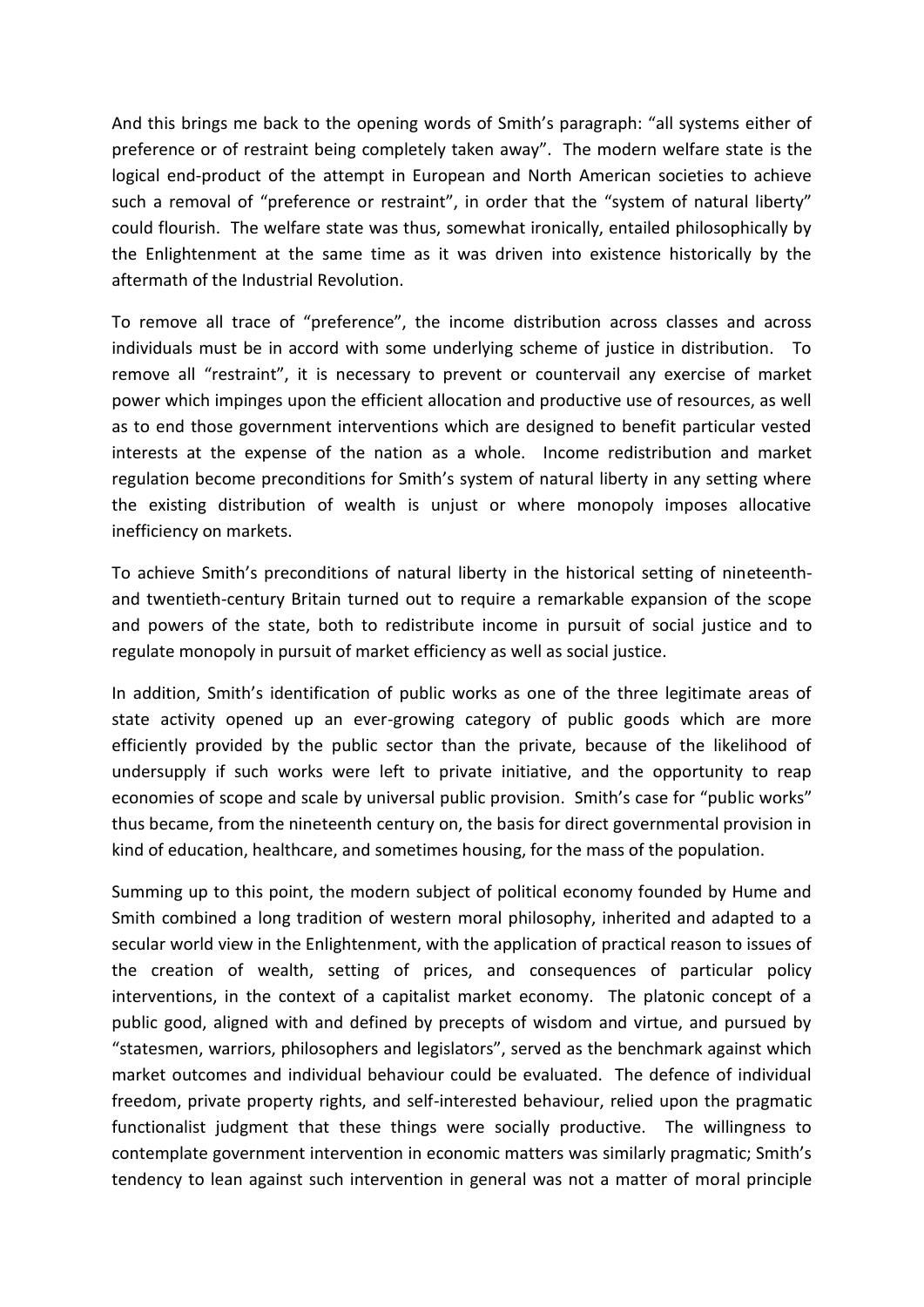but simply a deep-rooted distrust of people in authority – those with "wealth and power". As one of the great twentieth-century economists, Jacob Viner, put it<sup>5</sup>,

"… [E]ven in his own day, when it was not so easy to see, Smith saw that selfinterest and competition were sometimes treacherous to the public interest they were supposed to serve, and he was prepared to have government exercise some measure of control over them where the need could be shown and the competence of government for the task demonstrated. His sympathy with the humble and the lowly, with the farmer and the laborer, was made plain for all to see. …his prejudices, such as they were, were against the powerful and the grasping, and it was the interests of the general masses that he wished above all to promote, in an age when even philosophers rarely condescended to deal sympathetically with their needs. He had little trust in the competence or good faith of government. He knew who controlled it, and whose purposes they tried to serve, though against the local magistrate his indictment was probably unduly harsh. He saw, nevertheless, that it was necessary, in the absence of a better instrument, to rely upon government for the performance of many tasks which individuals as such would not do, or could not do, or could do only badly. He did not believe that laissez faire was always good, or always bad. It depended on circumstances; and as best he could, Adam Smith took into account all of the circumstances he could find."

Viner 1927 pp.231-232,

Insofar as modern economists are intellectual heirs of Smith, thus, their subject's moral dimension consists in a programme of assessing economic outcomes and policy proposals against a general conception of the public good, with no preconception for or against but with a pragmatic focus on the evidence of actual behaviour and outcomes. (The recent arguments for "evidence-based policy" thus align directly with Smith's vision.)

There is, however, another strand in the history of economic thought that lacks a firm basis in the philosophical tradition that inspired Smith, but which has a strongly moralising and moralistic flavour. In a real sense this strand can be characterised as pre-Enlightenment, in the sense that it relies upon a set of dogmas that are adhered to as a matter of faith rather than on the basis of pragmatically-evaluated evidence.

# **4. Pre-Enlightenment hangovers in economics**

Economists are ordinary mortals, and they are prone to precisely the "corruption of moral sentiments" that so animated Smith in his *Theory of Moral Sentiments*. The general tendency that Smith saw in human nature to admire and respect power and wealth (rather than wisdom and virtue), and to hold in derision and contempt the poor and the weak (rather than vice and folly) has led to a perpetual tendency for part of the economics

**<sup>.</sup>** 5

Jacob Viner, "Adam Smith and Laissez Faire", *The Journal of Political Economy*, Vol. 35, No. 2. (Apr., 1927), pp. 198-232.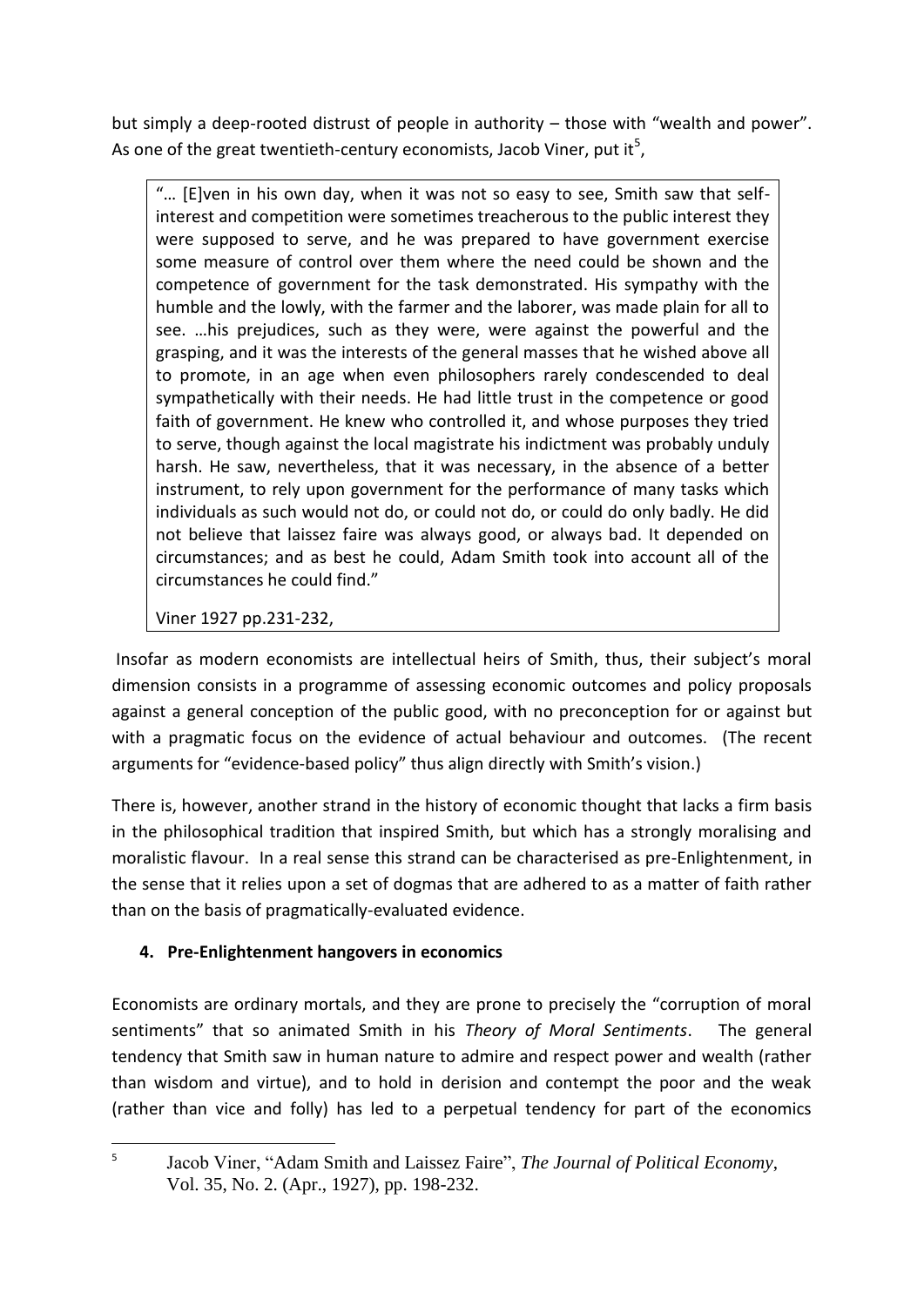profession to become what Marx called "apologists for capitalism". From this tradition comes the ideological elevation of free markets to the status of infallible arbiters of economic affairs, and the consequent acceptance - as "optimal" - of whatever distribution of income and wealth the market throws up. From this tradition comes the unequivocal condemnation of regulation and intervention as bad, and the characterisation of interventionist economists and politicians as malevolent and anti-social. What appear here are ancient religious dogmas about sin and redemption, mixed with pre-modern medical ideas such as applying bleeding and leeches to cure disease. In this intellectual mix, the basic concept of the public good diverges from that of Plato and Voltaire, Bentham, Smith and J.S. Mill. Instead of being perceived and articulated by philosophers endowed with wisdom and virtue, the public good becomes identified with rigid adherence to dogmas which are given the same force, and much the same source of ultimate authority, as religious doctrines.

These dogmas, as a matter of practical observation, appear to have the same degree of embeddedness in human nature as Adam Smith's moral sentiments, and their ability to attract the support and votes of the mass of the population is a continual problem for the smithian tradition. For example, there is at present around the world a revival among economic commentators and policymakers of dogmatic claims about the healing powers of fiscal austerity in a situation of weak macroeconomic performance, dogmatic rejection of Keynesian economic thinking, and dogmatic assertions about the destructive consequences of government intervention and regulation. These arguments are advanced with the force of great moral certainty and with complete disregard for empirical evidence or the lessons of economic history. Many of the leading lights of the economics profession are protagonists of what has become a sustained propaganda offensive against the welfare state, against Keynes, against government in general, and against the poor and weak.

The soul of the discipline of economics is therefore divided. The discipline is inescapably morally implicated, in the sense that it confronts moral dilemmas and is obliged, in common discourse, to locate some moral basis on which to ground its analysis of policy questions. But it is at the same time morally incapable of building any such basis from within itself; all attempts to establish, by economic logic and theoretical analysis, some common core of shared moral intuitions, have ended in failure. Economists have no theoretical answers to moral questions – they are obliged to import the fruits of moral philosophy. Given their reluctance to do so wholeheartedly, much economic writing – especially that with policy recommendations - turns out to involve the promotion of one or another particular sectional vested-interest, and thereby falls foul of postmodernist critique

There was, however, a period when economics did aspire to contribute directly, on its own terms, to moral philosophy. So before I finish, a few words about twentieth-century history of economic thought and the *cul de sac* of "welfare economics".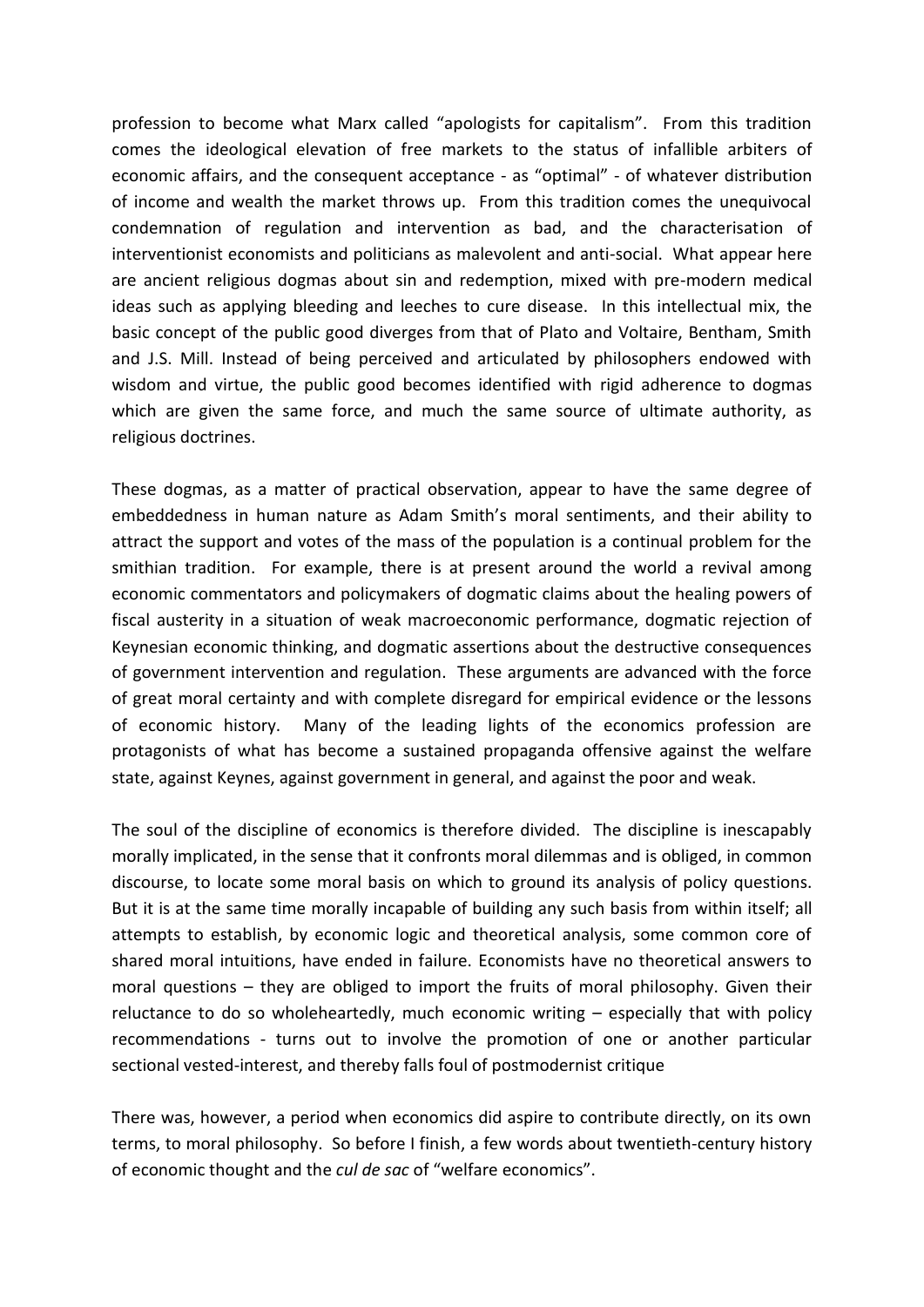#### **5. Twentieth-century welfare economics**

Whereas Adam Smith observed human behaviour and evaluated it against the inherited moral-philosophy criteria (wisdom, virtue, and the general good for humankind), Jeremy Bentham (writing at the turn of the nineteenth century) set out to develop a way of quantitatively measuring human welfare by calculating and aggregating individual utility. This again was a very Enlightenment project, in the emerging mould of scientific practice. Bentham's utilitarianism became the dominant mode of thought amongst economists in the second half of the nineteenth century, in the neoclassical economics of Jevons, Walras, Menger and Marshall. In their hands, economics saw itself as the science of allocating scarce resources amongst competing ends, subject to diminishing returns – an application of Newtonian mechanics to economic phenomena. The new economics used calculus extensively, beginning the process of mathematicising that has eventually turned into a suffocating excess of rigour triumphing over commonsense in the last three decades.

In its original form, though, neoclassical economics held out the prospect of finding a "scientific" answer to the pressing moral issues in economics – in particular, the distribution of income and wealth in society. Smith's Classical successor David Ricardo, and his follower Karl Marx, had given a central role to social forces in determining distribution: Ricardo thought that the drive for profit by capitalists, combined with Malthusian breeding behaviour by workers, would continually tend to drive real wages down to an irreducible subsistence minimum – the "iron law of wages" – with profits and rent taking the balance of the product. Marx developed this into a sophisticated account of class struggle between capital and labour. The neoclassicals of the 1870s thought they had found an alternative approach more attuned to liberal middle-class sensibilities: under competitive conditions each factor of production will be paid its marginal product (what the last unit employed actually adds to total output), which means that the wage rate reflects worker productivity, not a subsistence floor; and capital commands a profit only to the extent of its productive contribution at the margin. At first sight this provided a moral justification for whatever income distribution the competitive market threw up, and this strand in neoclassical economics has been enthusiastically embraced by modern neoliberals, conveniently disregarding the necessary conditions that have to hold for the story to work (in particular, perfect competition in the labour market rather than employer oligopsony<sup>6</sup>).

However, the other side of the coin was that utilitarian theory applied not only to the distribution of factor rewards amongst wages, profit and rents, but equally to the personal income distribution, which is not necessarily the same thing, and here the implications were radical. Each individual's utility, in the neoclassical account, increases with income, but at a diminishing rate (diminishing marginal utility). If all individuals have the same utility functions, then a rich person gets less additional utility from a dollar than a poor person. Therefore, as Pigou pointed out in his 1920 *Economics of Welfare*, the maximum utility of society as a whole will be reached when the distribution of income is completely equal. Wages, profits and rents might be set by the market, but the resulting distribution of the social product would not be optimal if it involved inequality across individuals, unless the

 $6\overline{6}$ <sup>6</sup> An important empirical trend in the past couple of decades in New Zealand as elsewhere around the OECD has been the tendency of wages to lag behind productivity growth. This empirical observation is inconsistent with perfect competition if the other neoclassical necessary conditions are satisfied.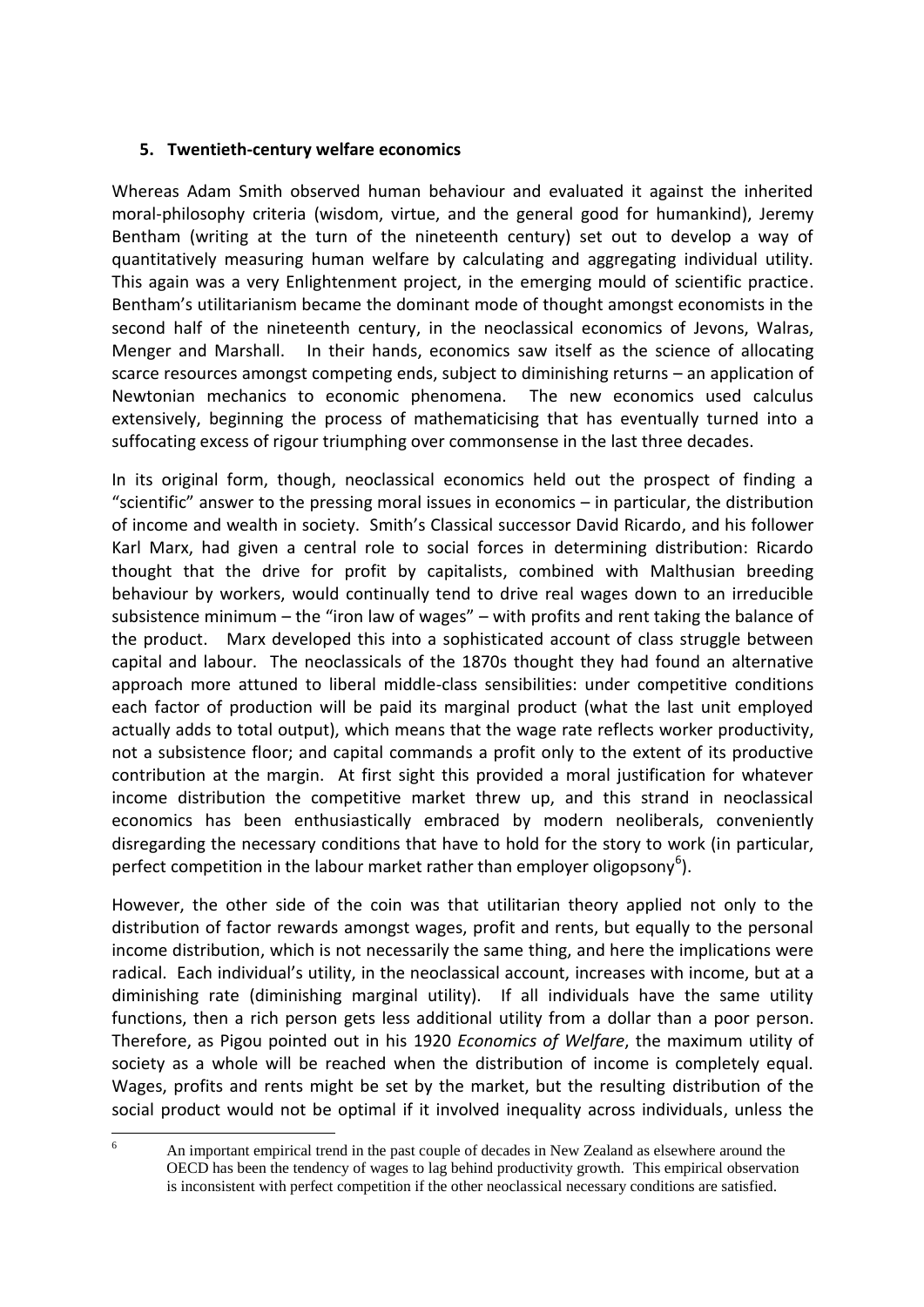rich and the poor had very different utility functions. So unless each individual had an equal share of society's total land, labour, capital, and talent, and thus earned the same amount as every other individual, social welfare would be improved by taxing the rich and transferring the money to the poor until the income distribution reached full equality. From this insight flowed the twentieth-century welfare state, probably the most fundamental social project to emerge from economic theorising.

This conclusion was extraordinarily unwelcome to the rich. And, of course, for any economist inclined to admire and respect power and wealth (as distinct from wisdom and virtue) there was immediately an intellectual challenge: to restore the moral legitimacy of the possession of wealth by the rich, and for their resistance to taxation to finance a welfare state. The first blow against Pigou was struck by Lionel Robbins of LSE in 1933: not only do individuals not have the same utility functions, but it is in principle impossible to compare one individual's utility with another's<sup>7</sup>. Hence Bentham's original project is unattainable because the scientific measurement of utility, which it presupposes, cannot in fact be done. (Adam Smith's solution, in which the statesman and the philosopher are able by exercising "sympathy" to intuitively measure society's welfare, was not contemplated by Robbins as a substitute – that was left to later moral philosophers such as Rawls.)

John Hicks put the final nail in the welfare-economics coffin in 1939 when he pointed out that most of the scientifically-interesting neoclassical propositions abut demand and supply, resource allocation and relative prices, could be derived through mathematical reasoning without assuming that utility could be measured<sup>8</sup>.

Robbins and Hicks did not go on explicitly to argue that the rich in fact differ from the poor in terms of their ability to extract greater pleasure from their one-millionth dollar than the poor can get from their first dollar, but the implicit message was there: no policymaker can with certainty undertake any redistribution of income within society in the name of raising social welfare, because there is no scientific way of measuring, and hence no way of proving, any such increase. So far as modern neoclassical economics is concerned, the rich are secure in their wealth because there is no scientifically-valid way of challenging the status quo.

There is, of course, a flip side to this. Under the Robbins rule, it is impossible to prove that a revolutionary overthrow of the ruling elite, and seizure of society's wealth by the poor, involves any reduction of social welfare; it may well increase welfare. Since economics cannot measure social welfare, one has to resort to other criteria to judge whether any particular income and wealth distribution is better than any other. Hence most economists from the 1930s until the 1980s (and most textbooks) adhered to the general view that judgments on matters of distribution were essentially political judgments, to be made through the political process, with economists stepping up to talk about efficient allocation of resources only after the preferred distribution has been struck. This enabled economics textbooks to dress economics up in logical-positivist clothing, in an era when that methodological position was hot.

 $\boldsymbol{7}$ <sup>7</sup> Lionel Robbins, *An Essay on The Nature and Significance of Economic Science*, Macmillan, 1933.

<sup>8</sup> In the jargon, this meant a shift from the "cardinal utility" of Bentham and Pigou to the "ordinal utility" of Hicks and later neoclassicals. For Hicks' rejection of utilitarianism see *Value and Capital*, Macmillan 1939, pp.17-18.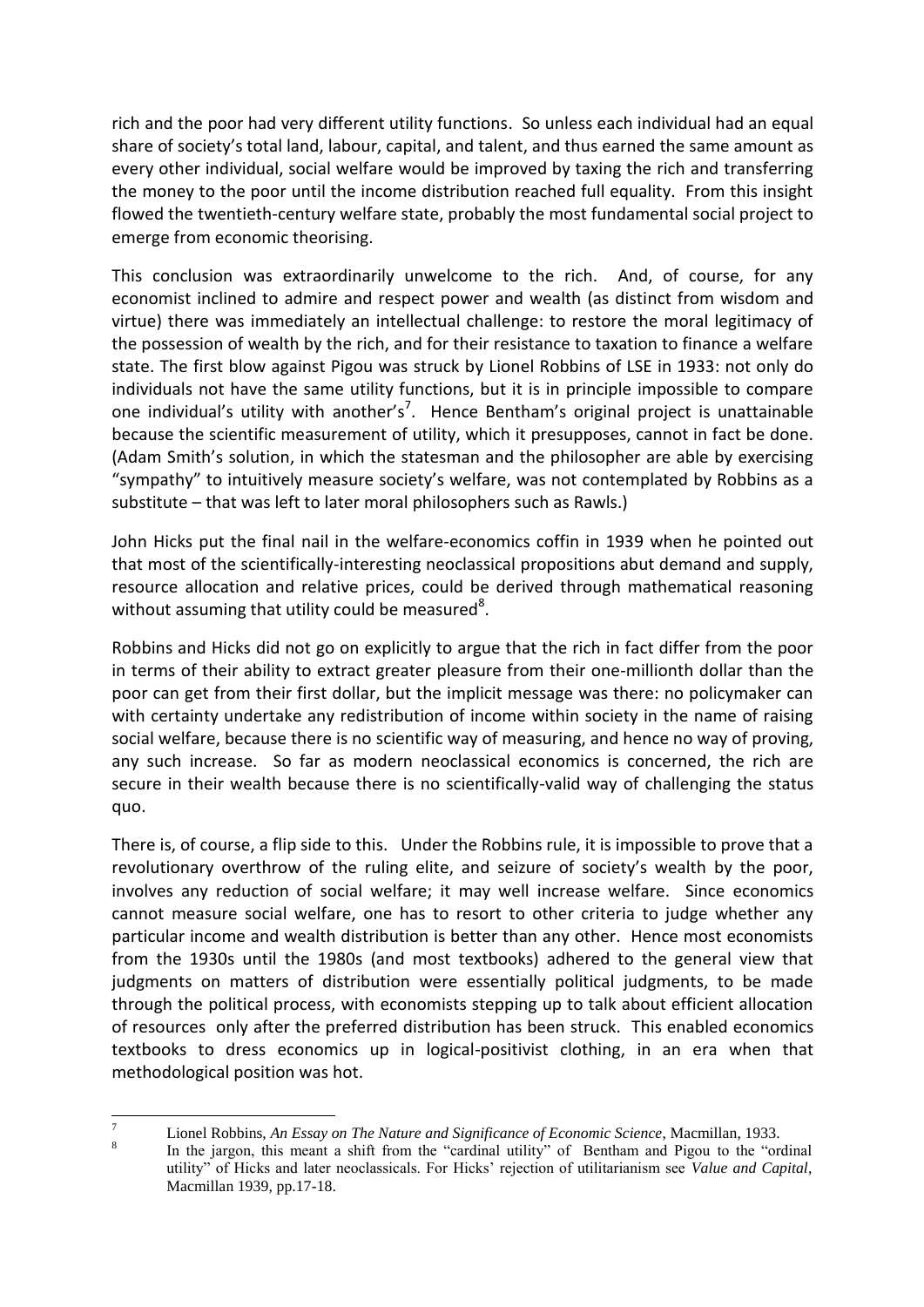The great intellectual defensive victory of the 1930s over the economic case for equality was followed by several decades during which economic theorists explored the limits of what could and could not be said using the tools of ordinal-utility theory. The eventual conclusion was that the core theory of neoclassical economics had in fact nothing to say about the optimal distribution of income and wealth. Yet at the same time the use of cost-benefit analysis was spreading around the world and policymakers were seeking economists' advice and demanding numerical answers to key questions: should the railways be expanded of contracted? Were cars better than trains? Did London need another airport? How should aid money be allocated across poor countries? What tax system is best?

Most of these important and interesting policy questions of the 1960s involved winners and losers, and hence changes to the income and wealth distribution. Economists who modestly said they had no way to give a full answer to cost-benefit questions, because they could not compare one person's losses with another person's gains, tended to lose out on consultancy opportunities to economist who were prepared to barge on regardless of their theoretical incapacity. At this point the moral compass was set aside in favour of the measuring-rod of money.

The key step into this moral vacuum was taken by the Chicago economist Arnold Harberger. In his seminal work on measuring distortions of resource allocation, Harberger noted that<sup>9</sup> "I have discussed only the welfare effects of resource misallocations due to monopoly. I have not analysed the redistributions of income that arise when monopoly is present. I originally planned to discuss this redistribution aspect as well, but finally decided against it." He gave no reasons for this decision, but relegated the issue of redistribution to "my more metaphysically inclined colleagues".

When he finally turned to the issue of the effect of wealth redistributions, Harberger was concerned not with theory but with practical issues of implementing cost-benefit analysis. His 1971 paper<sup>10</sup> was "an open letter to the profession" pleading for the adoption of three adhoc assumptions to be used in applied welfare economics. The third of these was that (p.785) "when evaluating the net benefits or costs of a given action (project, program, or policy), the costs and benefits accruing to each member of the relevant group (e.g. a nation) should normally be added without regard to the individual(s) to whom they accrue". Harberger's aim was pragmatic: to encourage economic analysts to press ahead with the task of estimating empirically the consequences of various alternatives, setting aside difficult and complex issues such as distribution which might otherwise bog the analysis down.

This involved abandoning any claim that economics could answer moral dilemmas. Harberger's most fundamental line of argument for assuming that income redistribution could appropriately be set aside was that economists have nothing to say on distributional matters that cannot be said equally well by laypersons (1971 p.785):

 $\overline{9}$ <sup>9</sup> Harberger, A.C. (1954), 'Monopoly and Resource Allocation', *American Economic Review* 44(2): 77-87, May, p.87.

<sup>&</sup>lt;sup>10</sup> Harberger,. A.C., "Three Basic Postulates for Applied Welfare Economics: An Interpretive Essay", *Journal of Economic Literature* 9: 785-797, 1971.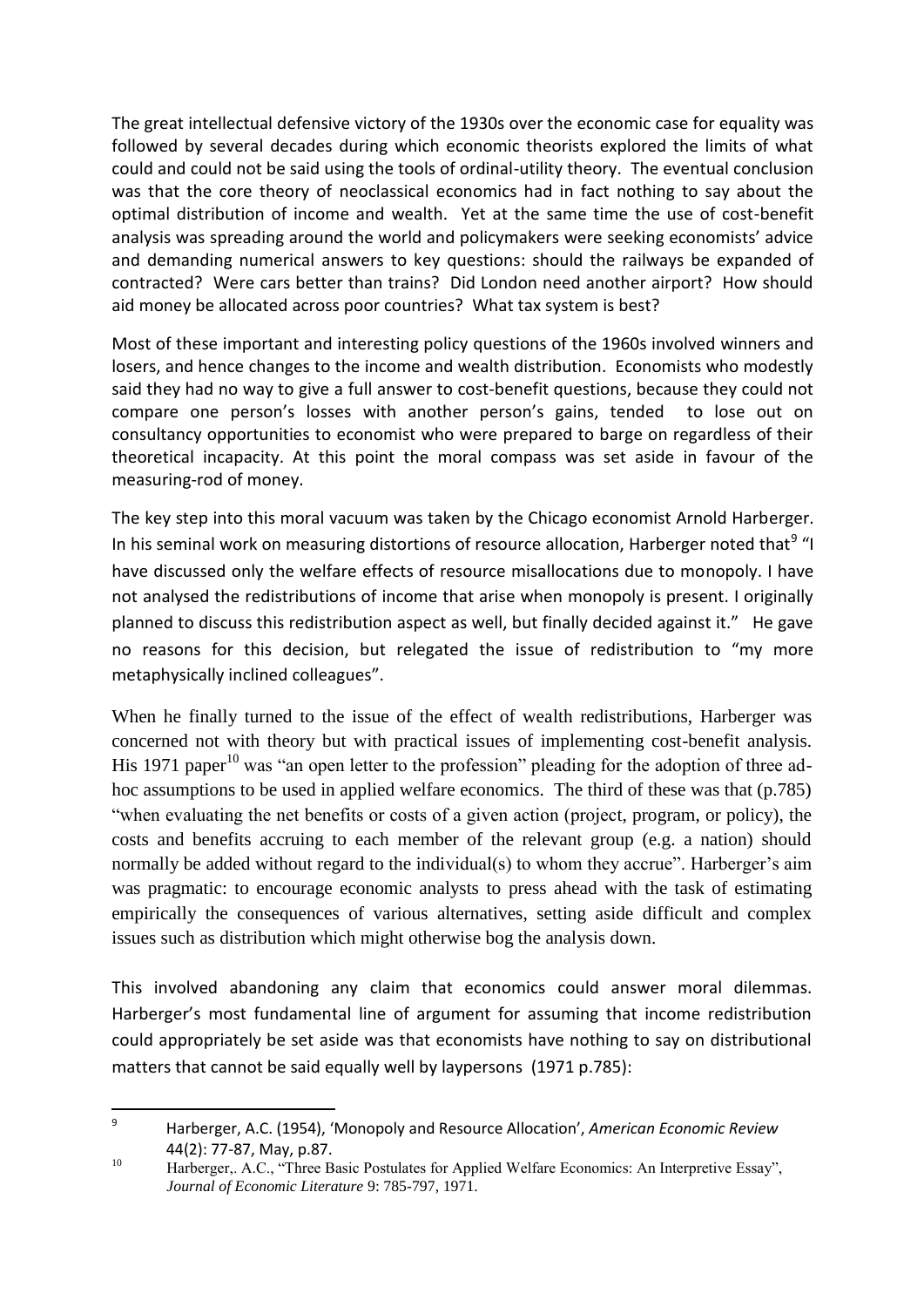"… any program or project that is subjected to applied-welfare-economic analysis is likely to have characteristics upon which the economist as such is not professionally qualified to pronounce, and about which one economist is not professionally qualified to check the opinion of another. These elements – which surely include the income-distributional and national-defense aspects of any project or program, and probably its natural-beauty aspect as well – may be exceedingly important, perhaps even the dominant factors governing any policy decision, but they are not a part of that package of expertise that distinguishes the professional economist from the rest of humanity. And that is why we cannot expect to reach a professional consensus concerning them. If we are to take a (hopefully justified) professional pride in our work, we must also have the modesty and honesty not to claim for our profession more than we are particularly qualified to deliver."

Harberger thus argued that even though redistributive effects might well dominate the final policy decision, economists had nothing to contribute professionally to that aspect of the decision. He nowhere suggested that economists should press upon policymakers a professional view that distributive effects are unimportant, or that policymakers ought to ignore distributive matters simply because economists had no means of reaching a professional consensus. He just thought that "giving equal weight to all dollars of income is mathematically the simplest rule." (1971 p.787) and that economists should stand back and allow others to reach informed judgments on matters of redistribution. Adam Smith could have lived with this $<sup>11</sup>$ . Economists have, however, ignored or forgotten Harberger's point.</sup> Thus the New Zealand Commerce Commission in  $1994<sup>12</sup>$  argued that "a transfer of wealth from suppliers to consumers would constitute a net benefit to acquirers, [but] the increase in consumers' wealth is matched by a reduction in suppliers' wealth (resulting in zero net public benefit)".

In a 2004 paper I argued that  $13$ 

An important part of the economics profession has allowed itself to become caught in the intellectual *cul de sac* of the impossibility of interpersonal welfare comparisons; but the new-welfare-economics impasse is simply bypassed by arguments derived directly from long-run dynamic economic efficiency and from the sort of contractarian constitutional arguments to which economists are easily drawn. The underlying fallacy to which the neoliberal argument falls prey is the assumption that long-run social production is independent of income and wealth distribution and of the

 $11$ <sup>11</sup> The issues are reviewed, and the arbitrariness of one-for-one weighting re-emphasized, in Slesnick, D.T., "Empirical Approaches to the Measurement of Welfare", *Journal of Economic Literature* 36(4): 2108-2165, December 1998.

<sup>12</sup> New Zealand Commerce Commission (1994), *Guidelines to the Analysis of Public Benefits and Detriments*, *October 1994 (revised December 1997)*.

<sup>13</sup> Geoff Bertram, "What's Wrong with New Zealand's Public Benefits Test?", *New Zealand Economic Papers* 38, 2, (December 2004) pp.265-277.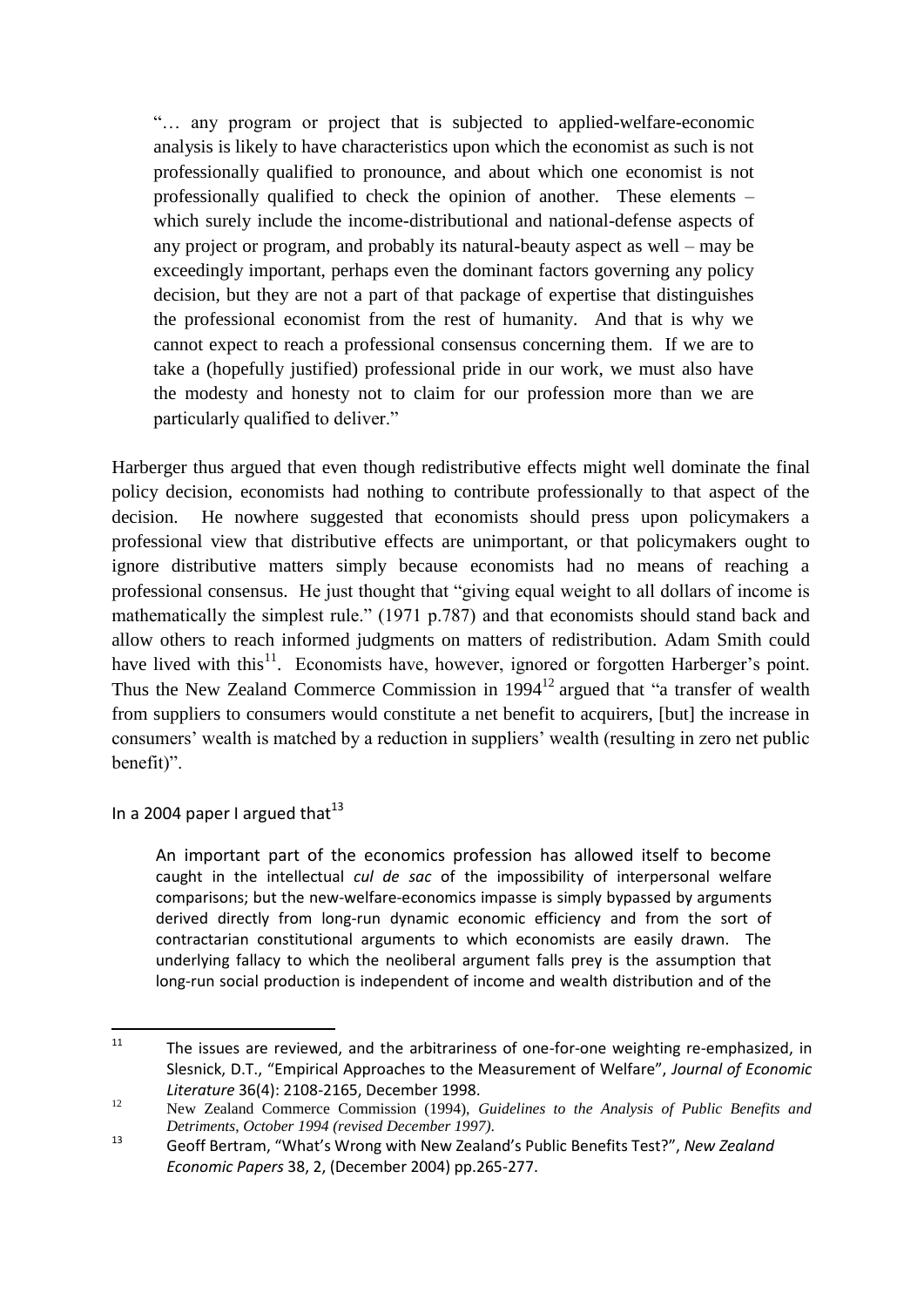procedures by which that distribution is established and altered (the "separability argument").

That society's resolution of "distributional" issues (including most importantly the allocation of property rights and the limitations placed upon the exercise of those rights at the expense of fellow-citizens) has no role in the maximization of wealth is too improbable a notion to provide even a satisfactory provisional premise for a hypothetical argument – let alone a major plank of antitrust policy.

#### **6. A final word: from Smith to Rawls**

Where does this leave economics in relation to the great moral issues of our age? Essentially, the failure of the neoclassical welfare-economics project to build a basis for normative policy judgments from the ground up, on the basis of utility theory, forces economists to return to the ground occupied by Adam Smith two hundred years before, taking moral principles from the philosophers and juxtaposing them against observed economic behaviour, thereby enabling the policymaker (assuming he or she is a Smithian "statesman") to determine when the outcomes of market forces are morally unacceptable, and to seek advice on how those outcomes can most effectively be modified by policy (whether legislation or regulation).